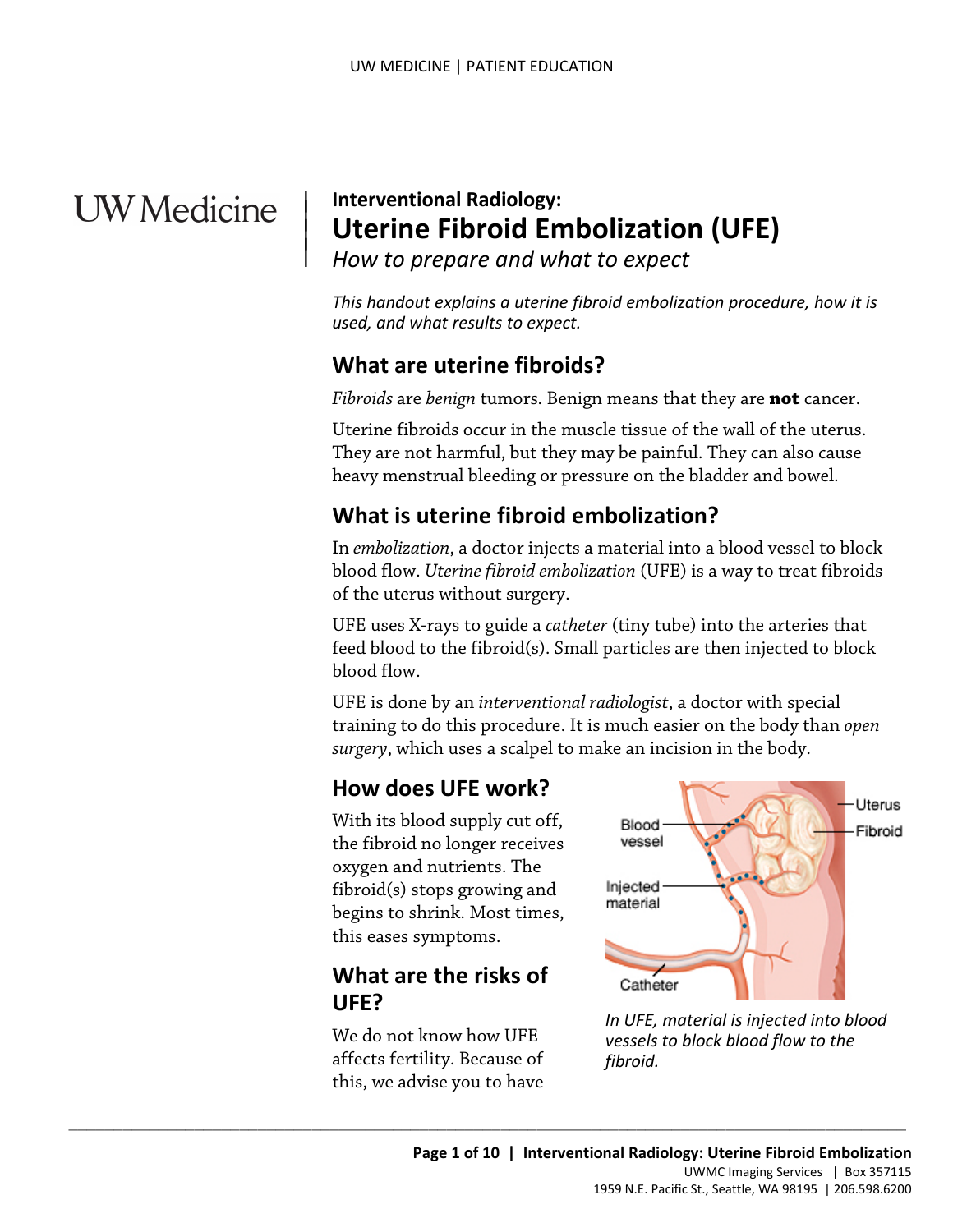UFE **only** if you no longer wish to become pregnant. Talk with your doctor about the benefits and risks of your having UFE.

## **How is UFE used?**

UFE is most often used to treat symptoms caused by fibroid tumors. It may be used instead of a *hysterectomy* to treat uterine fibroids. A hysterectomy is open surgery that removes the uterus.

 The methods used in UFE can also be used to stop severe bleeding in the uterus. This bleeding may occur after childbirth or be caused by malignant tumors.

## **How do I prepare?**

 believes that your symptoms may be caused by fibroids, they will do *magnetic resonance imaging* (MRI) or an ultrasound of your uterus to If you want to have UFE, talk with your gynecologist. If your doctor assess the size and number of fibroids.

 During your visit, this specialist will tell you how to prepare for the If you want to have OFE, tank with your gynecologist. If your doctors<br>believes that your symptoms may be caused by fibroids, they will d<br>magnetic resonance imaging (MRI) or an ultrasound of your uterus to<br>assess the size a If we rule out other causes of your symptoms, you may be referred for a clinic visit with an *interventional radiologist* who is trained in UFE. procedure.

 Plan to be off work for 1 to 2 weeks after the procedure. You may also need some help with household chores during this time.

## **What can I expect after UFE?**

 $\_$  ,  $\_$  ,  $\_$  ,  $\_$  ,  $\_$  ,  $\_$  ,  $\_$  ,  $\_$  ,  $\_$  ,  $\_$  ,  $\_$  ,  $\_$  ,  $\_$  ,  $\_$  ,  $\_$  ,  $\_$  ,  $\_$  ,  $\_$  ,  $\_$  ,  $\_$  ,  $\_$  ,  $\_$  ,  $\_$  ,  $\_$  ,  $\_$  ,  $\_$  ,  $\_$  ,  $\_$  ,  $\_$  ,  $\_$  ,  $\_$  ,  $\_$  ,  $\_$  ,  $\_$  ,  $\_$  ,  $\_$  ,  $\_$  ,

**Most** patients will:

- Stay overnight in the hospital for pain control and monitoring.
	- *controlled analgesia* (PCA). This device allows you to control when you receive pain medicine. – While you are in the hospital, you may be able to use *patient-*
	- – You will also take pain and anti-inflammatory medicines by you are discharged the next day. mouth. You will be given these medicines to use at home when
- Have pelvic cramps for several days after UFE. Cramps are most severe during the first 24 hours after the procedure. They rapidly get better over the next several days.
- • Have mild nausea and a low-grade fever for several days after the procedure.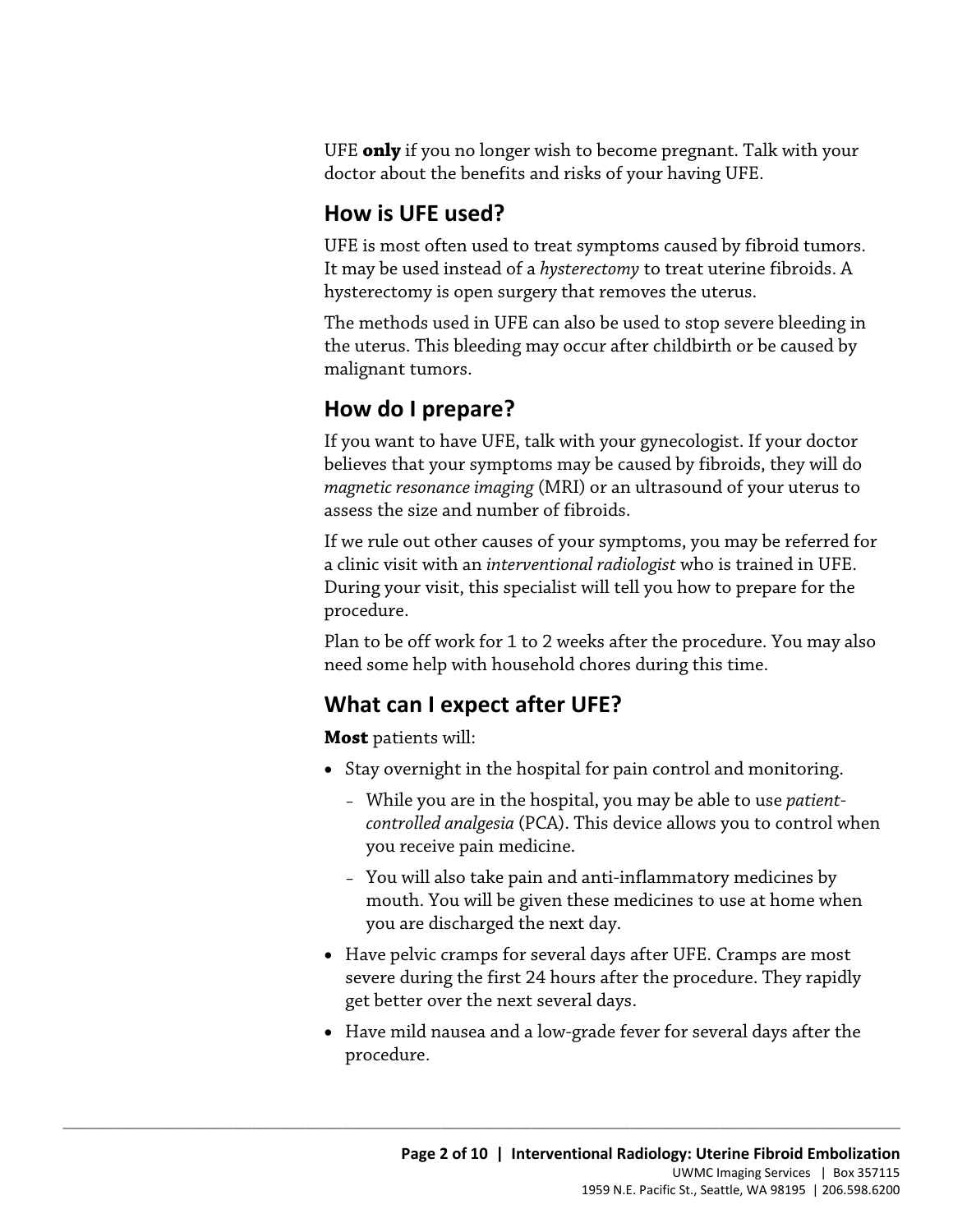- find that it takes longer to fully recover. • Recover from the effects of UFE in 1 to 2 weeks after the procedure, and can then return to normal activities. Some women
- • Find that it takes 2 to 3 months for the fibroids to shrink enough so that symptoms such as pain and pressure improve. Heavy bleeding usually lessens during the first menstrual cycle after the procedure.

## **Before Your Procedure**

#### **Arrival Time**

If you are an *outpatient* (not staying in the hospital), a nurse coordinator will call you the afternoon before your procedure. If your procedure is on a Monday, the nurse will call you the Friday before. The nurse will:

- Tell you when to arrive at the hospital
- Remind you what to do on the morning of your procedure
- Answer any questions you have

#### **Interpreter Services**

a Monday, the nurse will call you the Friday before. The nurse will:<br>
• Tell you when to arrive at the hospital<br>
• Remind you what to do on the morning of your procedure<br>
• Answer any questions you have<br> **Interpreter Servi** If you do not understand English well enough to understand these instructions or the details of the procedure, tell us **right away**. We will arrange for a hospital interpreter to help you. This service is free. **A family member or friend may not interpret for you.** 

#### **Allergies**

If you have had an allergy or bad reaction to *contrast* (X-ray dye) in the past, please call our Interventional Radiology Nurse Coordinator (see numbers on the last page). You may need medicine for this allergy before the procedure.

#### **Blood Test**

You most likely will need a blood test done within the 14 days before your procedure. Sometimes, we do this when you arrive for your procedure. We will tell you if we need to draw blood before that day.

#### **Blood-thinning Medicines**

 $\_$  ,  $\_$  ,  $\_$  ,  $\_$  ,  $\_$  ,  $\_$  ,  $\_$  ,  $\_$  ,  $\_$  ,  $\_$  ,  $\_$  ,  $\_$  ,  $\_$  ,  $\_$  ,  $\_$  ,  $\_$  ,  $\_$  ,  $\_$  ,  $\_$  ,  $\_$  ,  $\_$  ,  $\_$  ,  $\_$  ,  $\_$  ,  $\_$  ,  $\_$  ,  $\_$  ,  $\_$  ,  $\_$  ,  $\_$  ,  $\_$  ,  $\_$  ,  $\_$  ,  $\_$  ,  $\_$  ,  $\_$  ,  $\_$  ,

If you take a blood thinner such as Lovenox (enoxaparin), Coumadin (warfarin), or Plavix (clopidogrel), you may need to stop taking it for 1 to 10 days before the procedure. The length of time depends on which medicine you are taking. If you have not been told what to do, talk with your provider or the clinic that prescribes the medicine. Ask them when to stop taking this medicine.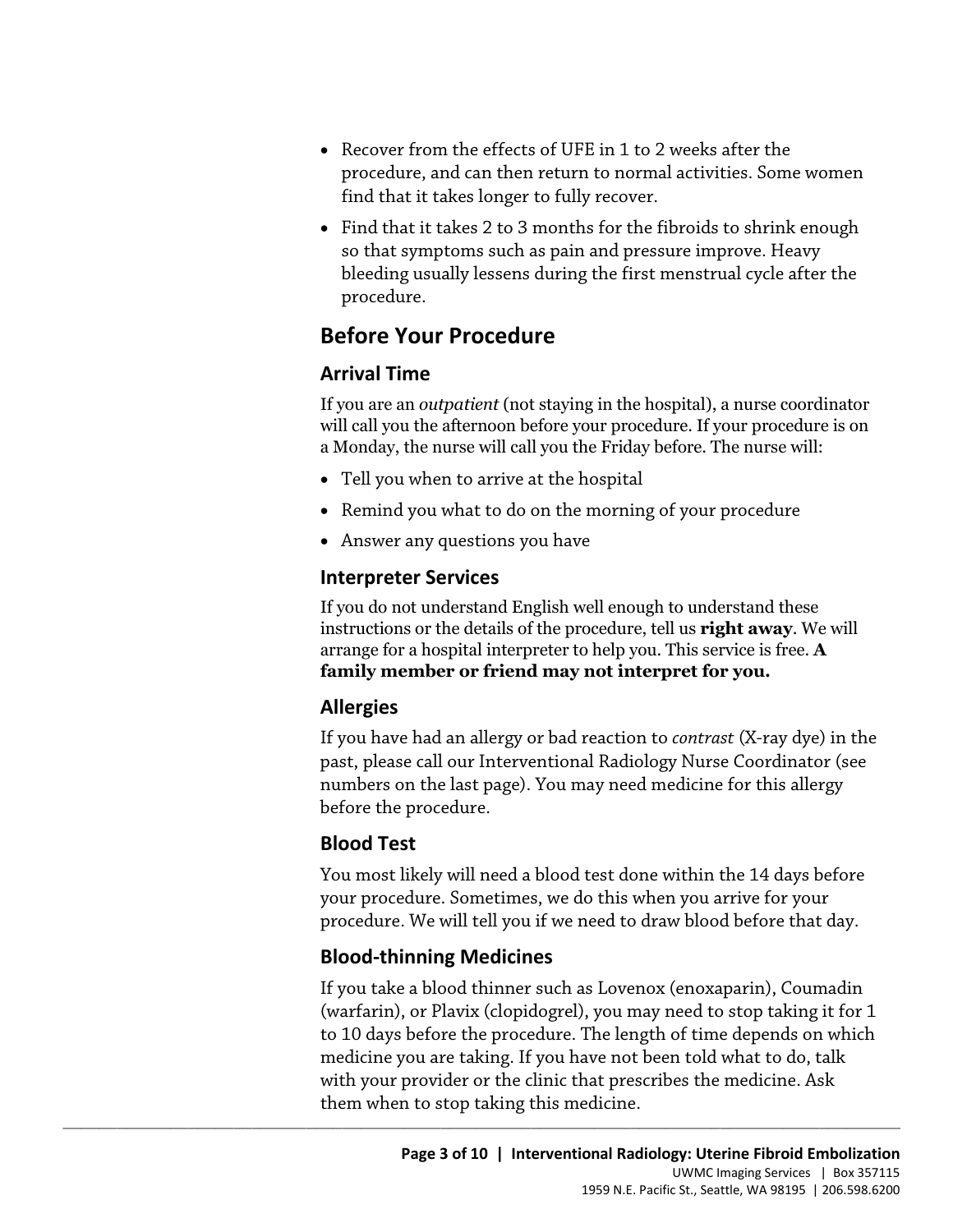**IMPORTANT:** If you have ever had a heart stent, a prosthetic heart valve, or a pulmonary embolism, or if you have atrial fibrillation with a history of a stroke, you **must** contact the provider who prescribes your blood-thinning medicine. Tell them that you are having a medical procedure. Ask what to do about your dose before your procedure.

#### **Diabetes Medicines**

If you have diabetes and take insulin or metformin (Glucophage), we will give you instructions about holding or adjusting your dose for the day of your procedure.

## **Sedation**

Before your procedure, you will be given a *sedative* (medicine to mal<br>you relax) through an *intravenous line* (IV) in one of your arm veins.<br>You will stay awake, but feel sleepy. This is called *moderate sedation*.<br>You w Before your procedure, you will be given a *sedative* (medicine to make you relax) through an *intravenous line* (IV) in one of your arm veins. You will stay awake, but feel sleepy. This is called *moderate sedation*. You will still feel sleepy for a while after the procedure.

For some people, using moderate sedation is not safe. If this is true for you, you will need general *anesthesia* (medicine to make you sleep during the procedure).

Let us know **right away** if you:

- Have needed anesthesia for basic procedures in the past
- Have sleep apnea or chronic breathing problems (you might use a CPAP or BiPAP device while sleeping)
- Use high doses of an opioid pain medicine
- Have severe heart, lung, or kidney disease
- Have back or breathing problems that make it hard to lie flat for about 1 hour
- Have a hard time lying still during medical procedures
- Weigh more than 300 pounds (136 kilograms)

 $\_$  ,  $\_$  ,  $\_$  ,  $\_$  ,  $\_$  ,  $\_$  ,  $\_$  ,  $\_$  ,  $\_$  ,  $\_$  ,  $\_$  ,  $\_$  ,  $\_$  ,  $\_$  ,  $\_$  ,  $\_$  ,  $\_$  ,  $\_$  ,  $\_$  ,  $\_$  ,  $\_$  ,  $\_$  ,  $\_$  ,  $\_$  ,  $\_$  ,  $\_$  ,  $\_$  ,  $\_$  ,  $\_$  ,  $\_$  ,  $\_$  ,  $\_$  ,  $\_$  ,  $\_$  ,  $\_$  ,  $\_$  ,  $\_$  ,

If you have any of these health issues, we may need to give you different medicines. Instead of a sedative, you might receive:

- Only a *local anesthetic* (numbing medicine), such as lidocaine.
- A local anesthetic and a single pain or anxiety medicine. This is called *minimal sedation*.
- *General anesthesia* (medicine to make you sleep). This medicine is given by an anesthesia provider.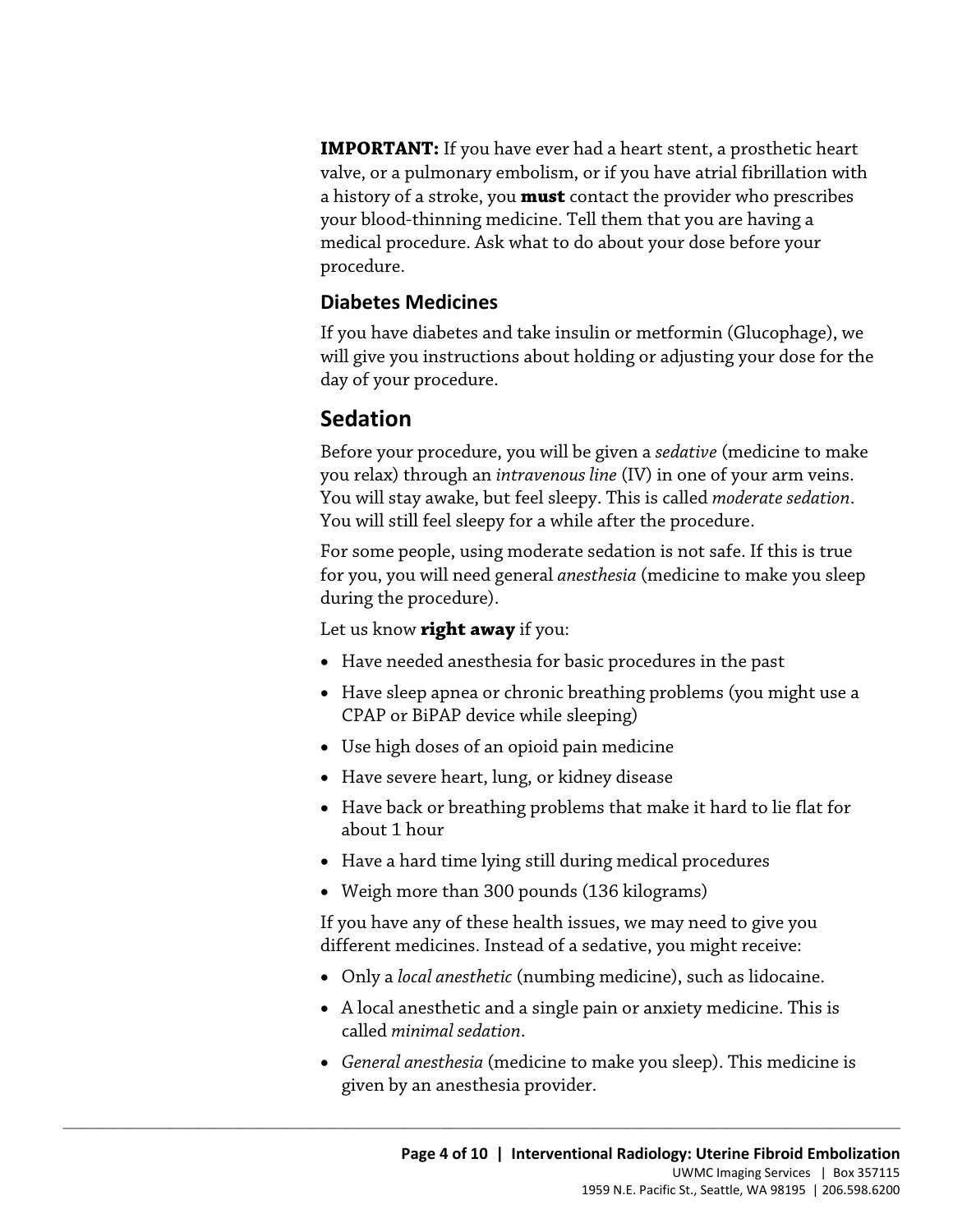## **Day Before Your Procedure**

- • Drink lots of fluids the day before your procedure. You may eat as usual.
- If you are an *outpatient* (not staying overnight in the hospital):
	- procedure. **You may NOT drive yourself home or take a bus,**  – Plan for a responsible adult to drive you home after your **taxi, or shuttle by yourself.** You may take a bus, taxi, or shuttle **if** you have a responsible adult to ride with you.
	- Also plan for a responsible adult to stay with you overnight.

 **or ride with you on a bus, taxi, or shuttle, we will need to reschedule IMPORTANT: If you do not have a responsible adult to drive you home your procedure.** 

## **Procedure Day**

#### **At Home**

- doctor or a nurse tells you to hold them. Some patients may need to Procedure Day<br>
At Home<br>
• Take your usual medicines on the day of the procedure, unless the<br>
doctor or a nurse tells you to hold them. Some patients may need to<br>
stop taking their blood-thinning or other prescription medic • Take your usual medicines on the day of the procedure, unless the stop taking their blood-thinning or other prescription medicines.
	- • Do **not** take vitamins or other supplements. They can upset an empty stomach.
	- Starting **6 hours** before your procedure, **stop eating solid foods.**  You may have only *clear liquids* (liquid you can see through), such as water, broth, cranberry juice, or weak tea.
	- Starting **2 hours** before your procedure, take **nothing** at all by mouth.
	- If you must take medicines, take them with **only** a sip of water.
	- Bring with you a list of all the medicines you take.
	- Plan to spend most of the day in the hospital.

 $\_$  ,  $\_$  ,  $\_$  ,  $\_$  ,  $\_$  ,  $\_$  ,  $\_$  ,  $\_$  ,  $\_$  ,  $\_$  ,  $\_$  ,  $\_$  ,  $\_$  ,  $\_$  ,  $\_$  ,  $\_$  ,  $\_$  ,  $\_$  ,  $\_$  ,  $\_$  ,  $\_$  ,  $\_$  ,  $\_$  ,  $\_$  ,  $\_$  ,  $\_$  ,  $\_$  ,  $\_$  ,  $\_$  ,  $\_$  ,  $\_$  ,  $\_$  ,  $\_$  ,  $\_$  ,  $\_$  ,  $\_$  ,  $\_$  ,

#### **At the Hospital**

- You may have been told to go to Outpatient Lab for a blood draw. Do this before you check in. The lab is on the 3rd floor of the hospital, next to Outpatient Pharmacy, near the Cascade elevators.
- Unless you are told otherwise, check in at Admitting on the 2nd floor, next to Radiology. Take the Pacific elevator to the 2nd floor. Admitting is on the right side of Radiology Department.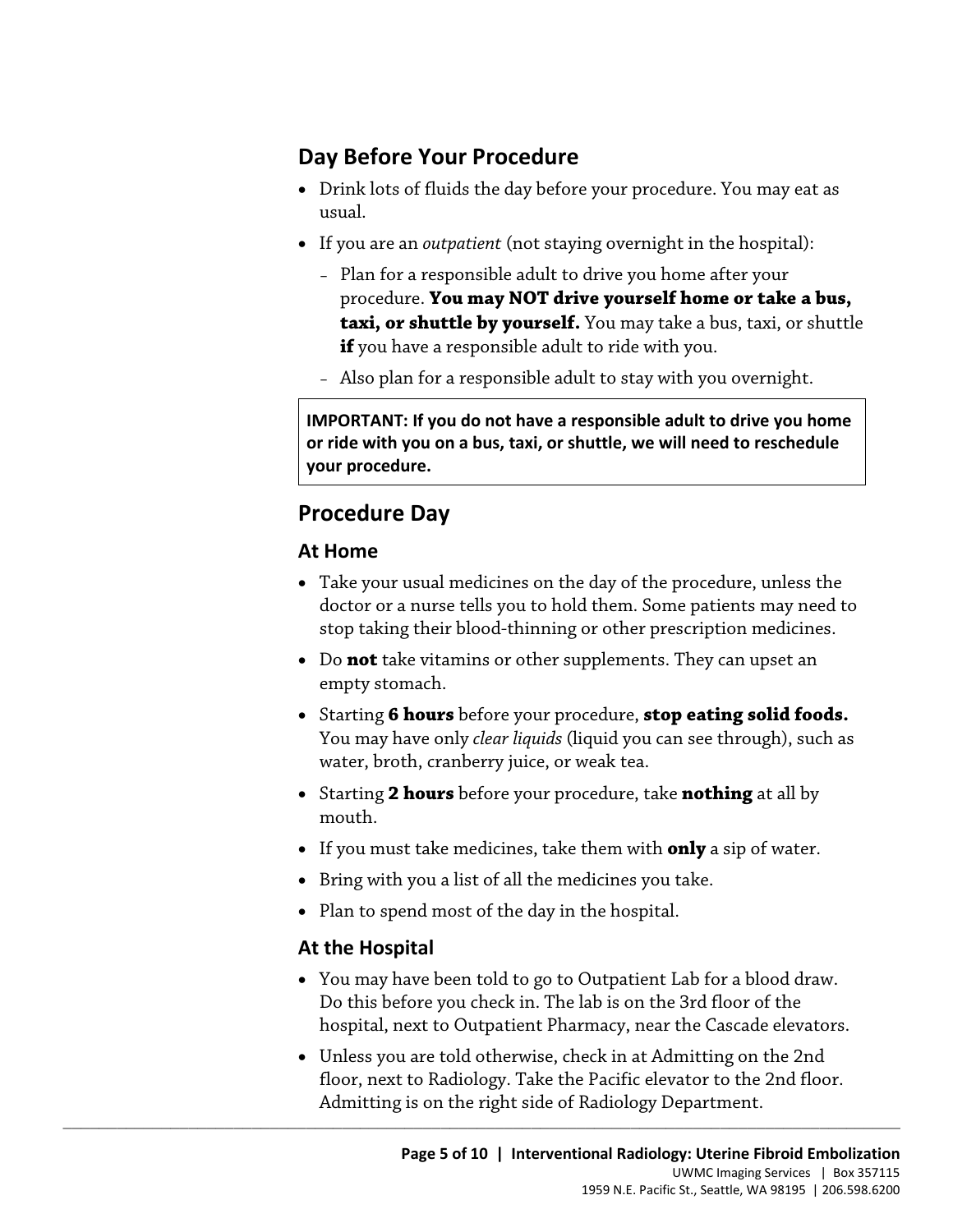- After checking in, go to Radiology Reception.
- If there is a delay in starting your procedure, it is usually because we need to treat other people with unexpected and urgent problems. Thank you for your patience if this occurs.
- When we are ready to start your procedure, a staff member will:
	- Take you to a pre-procedure area
	- Give you a hospital gown to put on
	- Give you a bag for your belongings
- While you are in the pre-procedure area:
	- Your family or a friend can be with you.
	- A nurse will ask you some health questions, take your vital signs (such as heart rate), place an *intravenous* (IV) tube in your arm, and go over what to expect.
- Trialse win ask you some meaning<br>the state your vias sign (such as heart rate), place an *intravenous* (IV) tube in your arm,<br>and go over what to expect.<br>- A radiologist or physician assistant will talk with you about th – A radiologist or physician assistant will talk with you about the risk and benefits of the procedure. They will ask you to sign a consent form, if you have not already signed one.
	- If you are scheduled to have general anesthesia, the anesthesia care provider will meet you and go over your health history.
	- You will be able to ask any questions you have.
	- you a sedative and will monitor you during and after the procedure. • A nurse will then take you to the Radiology suite. This nurse will give

#### **What happens during the procedure?**

- If you need an interpreter, they will be in the room or will be able to talk with you and hear you through an intercom.
- You will lie flat on your back on an X-ray table.

 $\_$  ,  $\_$  ,  $\_$  ,  $\_$  ,  $\_$  ,  $\_$  ,  $\_$  ,  $\_$  ,  $\_$  ,  $\_$  ,  $\_$  ,  $\_$  ,  $\_$  ,  $\_$  ,  $\_$  ,  $\_$  ,  $\_$  ,  $\_$  ,  $\_$  ,  $\_$  ,  $\_$  ,  $\_$  ,  $\_$  ,  $\_$  ,  $\_$  ,  $\_$  ,  $\_$  ,  $\_$  ,  $\_$  ,  $\_$  ,  $\_$  ,  $\_$  ,  $\_$  ,  $\_$  ,  $\_$  ,  $\_$  ,  $\_$  ,

- We will take X-rays during the procedure to help your doctor see your uterus and the fibroid(s).
- We will place wires on your body to monitor your heart rate.
- • You will have a cuff around your arm. It will inflate from time to time to check your blood pressure.
- Prongs in your nose will give you oxygen. A probe on one of your fingers will show us how well you are breathing the oxygen.
- For your safety, the entire medical team will ask you to confirm your name, go over your allergies, and explain what we plan to do. We do this for every procedure and every patient.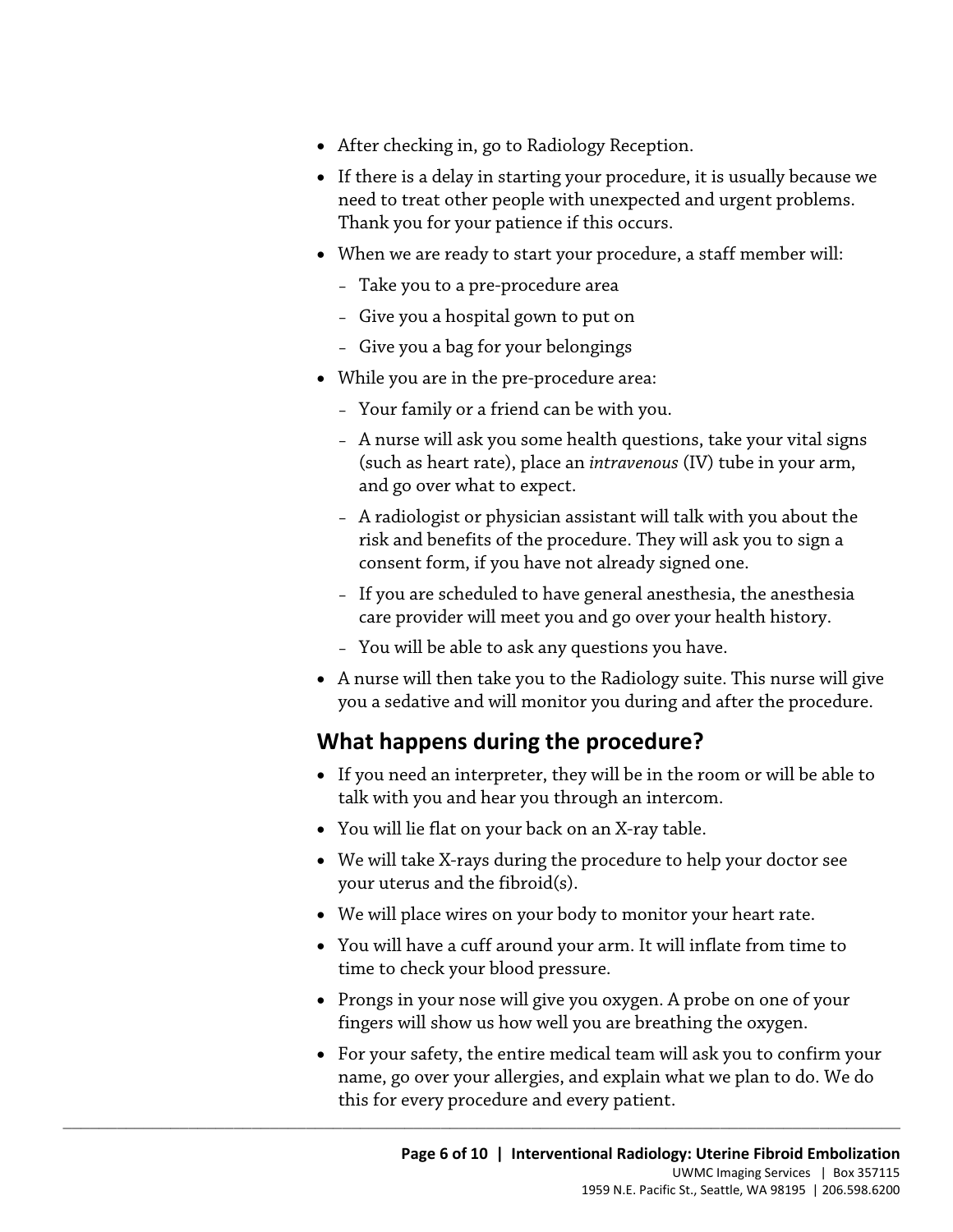- A technologist will use a special soap to clean your skin around the puncture site. The technologist may need to shave some hair in the area where the doctor will be working.
- Tell the technologist if you have any allergies.
- • Before the catheter is inserted into your belly, the doctor will inject a local *anesthetic* (numbing medicine). You will feel a sting for about 10 to 15 seconds. After that, the area should be numb and you should feel only minor discomfort.
- Some wires and tubes (*catheters*) will be inserted into your artery. Your doctor will guide them to the uterine arteries that supply blood to the fibroid.
- We will inject contrast through the catheters during the procedure. Contrast helps images show more clearly on the X-rays.
- Contrast helps images show more clearly on the X-rays.<br>
 Your doctor will choose the blood vessels to be *embolized* (blocked<br>
off) and inject particles into them. This continues until all blood<br>
flow to the fibroid(s) is • Your doctor will choose the blood vessels to be *embolized* (blocked off) and inject particles into them. This continues until all blood flow to the fibroid(s) is blocked.
	- After the procedure is done, we will remove the catheter. Your artery will be closed, either with a special device or by hand.
		- If a device is used, you must lie flat on your back and not move for 2 to 3 hours after the procedure.
		- If the radiologist cannot close the artery with a device, someone will apply pressure to the site for 15 to 20 minutes to stop bleeding. If this occurs, you will have to lie flat on your back and not move for 6 hours.

## **What happens after the procedure?**

- You will be moved to a room on the short-stay unit on the hospital.
	- **If you had general anesthesia:** You will be watched for a short time in the Radiology department or recovery room before going to the short-stay unit.
- Once you are settled in to your room:
	- Your family member or friend will be able to be with you.
	- You will need to rest flat on your back for 2 to 6 hours to allow your groin puncture site to heal.
	- You will be able to eat and drink.

 $\_$  ,  $\_$  ,  $\_$  ,  $\_$  ,  $\_$  ,  $\_$  ,  $\_$  ,  $\_$  ,  $\_$  ,  $\_$  ,  $\_$  ,  $\_$  ,  $\_$  ,  $\_$  ,  $\_$  ,  $\_$  ,  $\_$  ,  $\_$  ,  $\_$  ,  $\_$  ,  $\_$  ,  $\_$  ,  $\_$  ,  $\_$  ,  $\_$  ,  $\_$  ,  $\_$  ,  $\_$  ,  $\_$  ,  $\_$  ,  $\_$  ,  $\_$  ,  $\_$  ,  $\_$  ,  $\_$  ,  $\_$  ,  $\_$  ,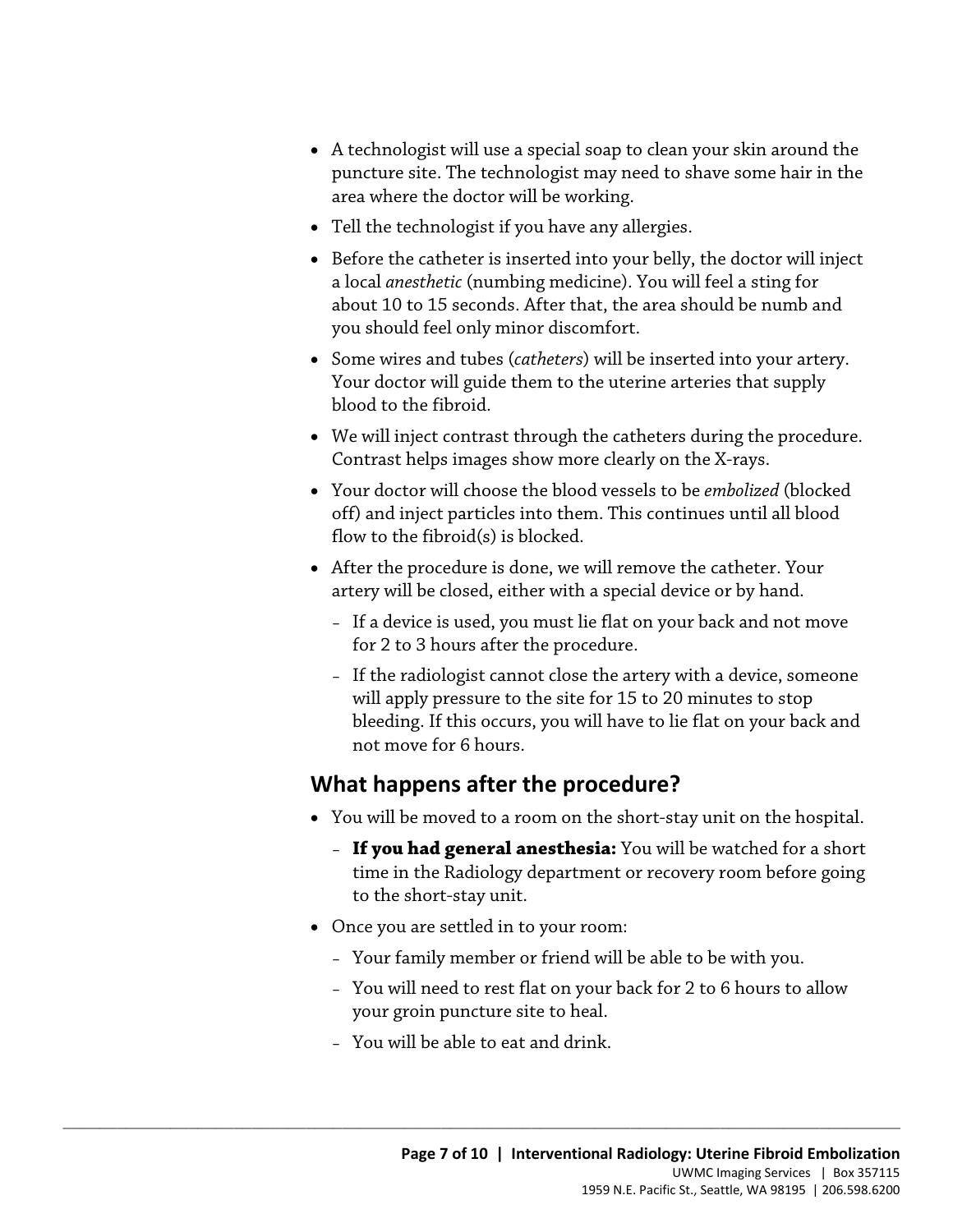- We will make sure you can move safely before you get up to walk. A nurse or patient care technician (PCT) will help you get out of bed. Most times, we place a gait belt around your waist for extra safety.
- You will stay in this room overnight.
- You will be able to go home the next day when:
	- You can eat, drink, and use the restroom
	- Your nausea and pain are under control
	- Your vital signs are stable
	- You can walk normally
	- You have a responsible driver to take you home
	- You have a responsible person to stay with you at home overnight

## **Safety and Self-care at Home**

Safety and Self-care at Home<br>The medicine that you were given to make you sleepy will stay in yo<br>body for several hours. It could affect your judgment. You may also<br>lightheaded or feel dizzy.<br>For 24 Hours<br>• Do not drive a The medicine that you were given to make you sleepy will stay in your body for several hours. It could affect your judgment. You may also be lightheaded or feel dizzy.

#### **For 24 Hours**

- Do **not** drive a car.
- Do **not** use machines or power tools.
- Do **not** drink alcohol.
- Do **not** take medicines such as tranquilizers or sleeping pills, unless your doctor prescribed them.
- Do **not** make important decisions or sign legal documents.
- Do **not** be responsible for children, pets, or an adult who needs care.

#### **To Speed Your Recovery**

• Do only light activities and get plenty of rest.

 $\_$  ,  $\_$  ,  $\_$  ,  $\_$  ,  $\_$  ,  $\_$  ,  $\_$  ,  $\_$  ,  $\_$  ,  $\_$  ,  $\_$  ,  $\_$  ,  $\_$  ,  $\_$  ,  $\_$  ,  $\_$  ,  $\_$  ,  $\_$  ,  $\_$  ,  $\_$  ,  $\_$  ,  $\_$  ,  $\_$  ,  $\_$  ,  $\_$  ,  $\_$  ,  $\_$  ,  $\_$  ,  $\_$  ,  $\_$  ,  $\_$  ,  $\_$  ,  $\_$  ,  $\_$  ,  $\_$  ,  $\_$  ,  $\_$  ,

- Keep the groin puncture site covered with the dressing. Make sure it stays clean and dry.
- A responsible adult should stay with you overnight.
- Eat as usual.
- Drink lots of fluids.
- • Resume taking your medicines as soon as you start to eat. Take **only**  the medicines that your doctors prescribed or approved.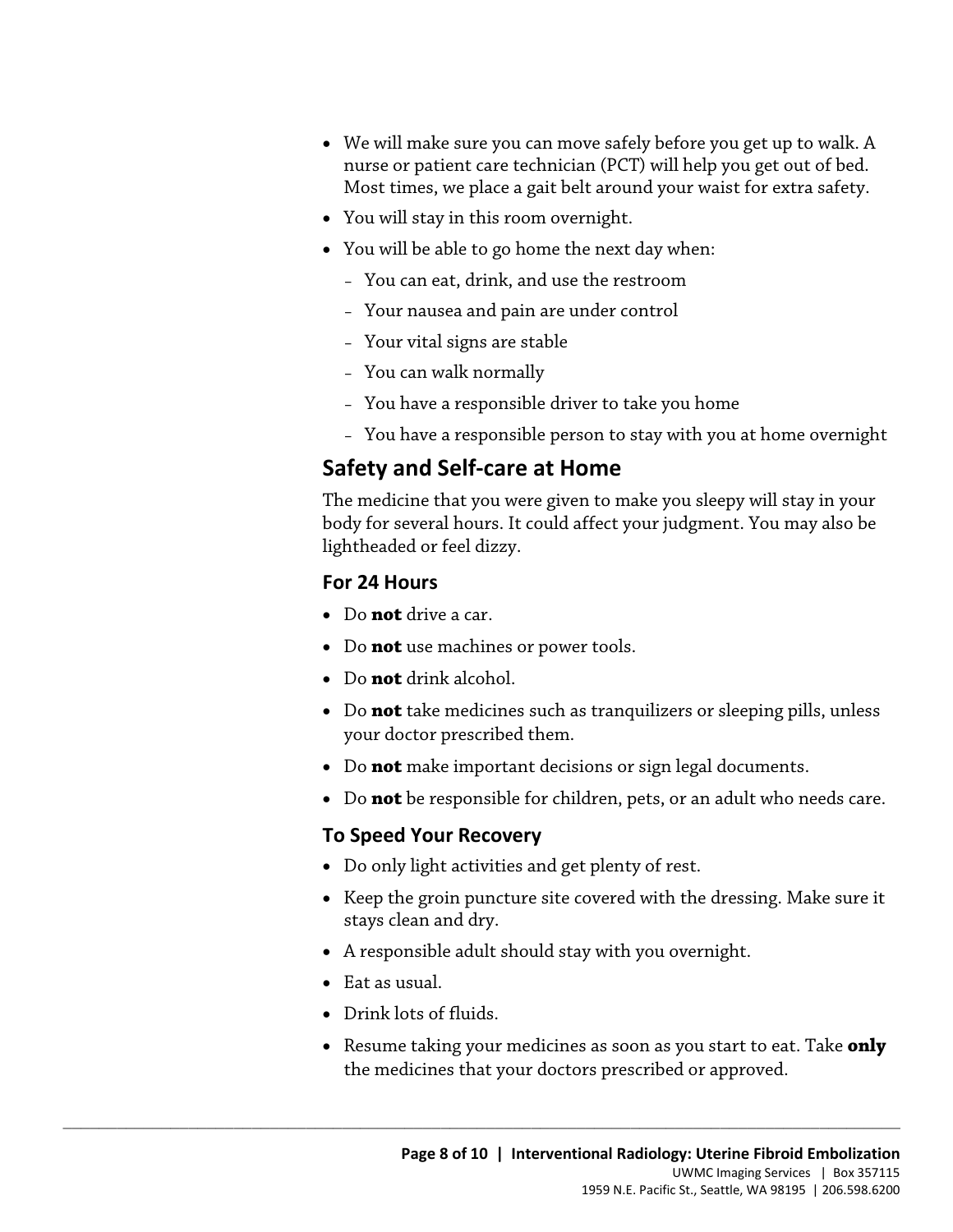#### **For 48 to 72 Hours**

- Do not lift anything that weighs more than 5 to 10 pounds (a gallon of milk weighs almost 9 pounds).
- Do only moderate activities. This will allow your puncture site to heal.
- Avoid hard work and any exercise that makes you breathe harder or makes your heart beat faster.

#### **Dressing Care**

- • After 24 hours, remove the dressing. Check the puncture site for any signs listed under "When to Call" on page 9.
- You may shower after 24 hours. Do **not** scrub the puncture site. Allow warm soapy water to gently run over the site.
- After showering, gently pat the site dry with a clean towel.
- Do **not** apply lotion, ointment, or powder to the site.
- You may apply a new Band-Aid.
- Tou may shower after 24 hours. Do **not** scrub the puncture site.<br>Allow warm soapy water to gently run over the site.<br>• After showering, gently pat the site dry with a clean towel.<br>• Do **not** apply lotion, ointment, or po • If you apply a new Band-Aid, change it every day for the next few days. Always check the site when you remove the Band-Aid.
	- Do not take a bath, sit in a hot tub, go swimming, or allow your puncture site to be covered with water until it is fully healed.
	- You may have some slight discomfort or bruising at the site.
	- You can expect to have spotting or a brown discharge from your vagina for days to weeks after the procedure.

## **When to Call**

Call one of the numbers listed on page 10 under "Who to Call" if you have any of these symptoms:

- Bleeding from the groin puncture site that does not stop after you apply pressure at the site for 15 minutes
- Swelling and pain at the puncture site
- A lot of bruising around the puncture site
- • Signs of infection at the puncture site: redness, warmth, tenderness, or discharge that smells bad
- Fever higher than 101°F (38.3°C)

 $\_$  ,  $\_$  ,  $\_$  ,  $\_$  ,  $\_$  ,  $\_$  ,  $\_$  ,  $\_$  ,  $\_$  ,  $\_$  ,  $\_$  ,  $\_$  ,  $\_$  ,  $\_$  ,  $\_$  ,  $\_$  ,  $\_$  ,  $\_$  ,  $\_$  ,  $\_$  ,  $\_$  ,  $\_$  ,  $\_$  ,  $\_$  ,  $\_$  ,  $\_$  ,  $\_$  ,  $\_$  ,  $\_$  ,  $\_$  ,  $\_$  ,  $\_$  ,  $\_$  ,  $\_$  ,  $\_$  ,  $\_$  ,  $\_$  ,

• Chills